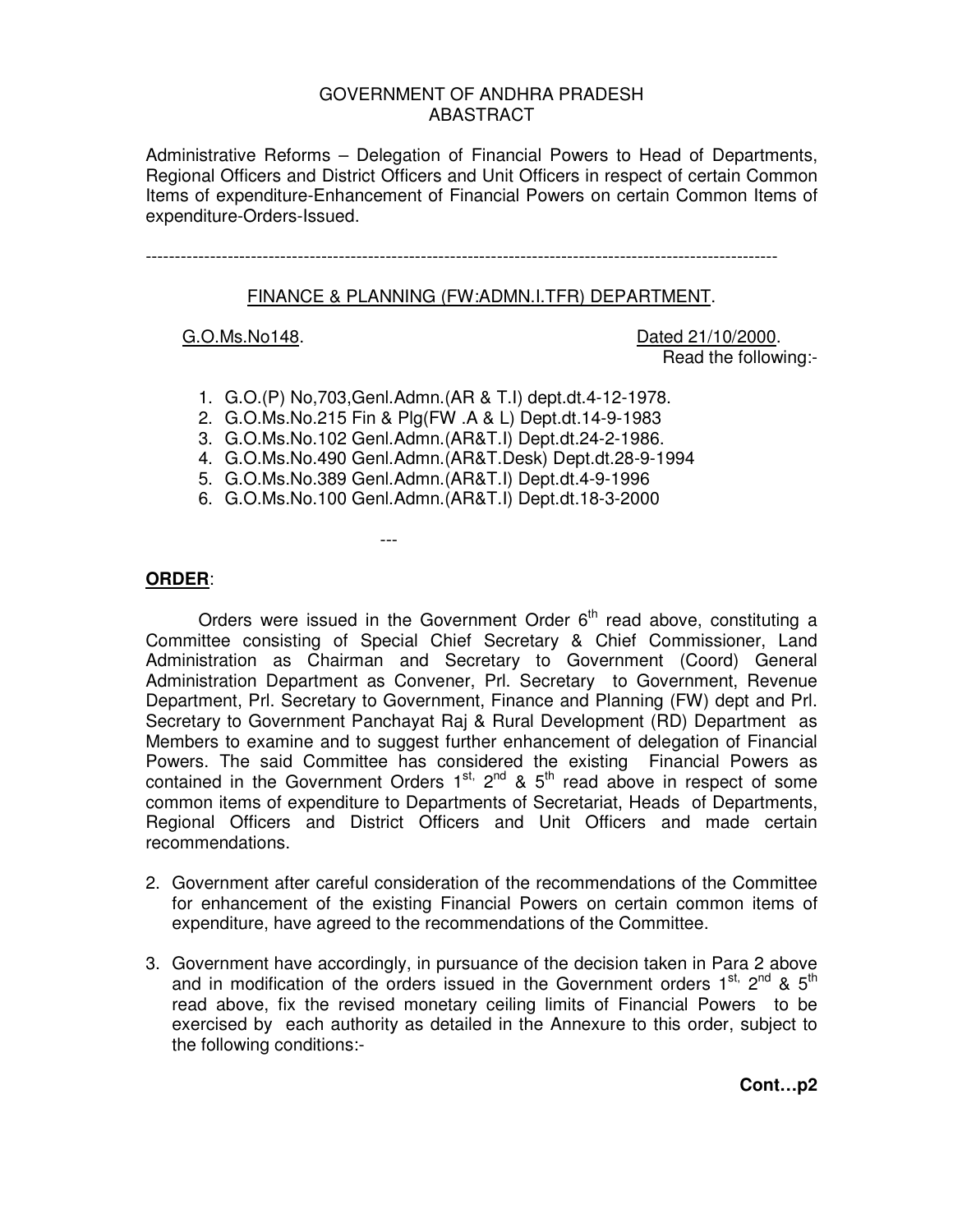- 1. The above delegation of financial powers is subject to availability of Budget provision.
- 2. Where already higher powers are delegated on certain common items of expenditure, such higher provision will continue.
- 3. Where higher powers are not delegated on certain common items of expenditure now the existing powers delegated earlier will continue.
- 4. Eligibility of the expenditure will be determined as per the existing guidelines and orders in force.
- 4. The Departments of Secretariat/Head of Departments and the District Collectors are requested to communicate these orders to the Regional Officers, District/Unit Officers and other Sub-Ordinate Officers under their administrative control for taking necessary action.
- 5. No Separate concurrence of the Finance & Planning (FW) Department is required to exercise the enhanced financial powers as stated in para (3) above, while issuing proceedings, this should be invariably mentioned by the concerned authority by quoting this G.O.
- 6. This Order comes into force with immediate effect.

# **(BY ORDER AND IN THE NAME OF THE GOVERNOR OF ANDHRA PRADESH)**

S.K.ARORA PRINCIPAL SECRETARY TO GOVERNMENT

To All Department of Secretariat All Heads of Departments All Collectors. Copy to: G.A.(AR & T.I) Department. P.Ss. to Chief Minister/Chief Secretary to Government /Spl.Chief Secretary to Government . & Chief Commr. Of L.A. P.Ss. to all Ministers. SF/SCs.

// FORWARDED ::BY ORDER//

 $Sd/x \times x$ SECTION OFFICER.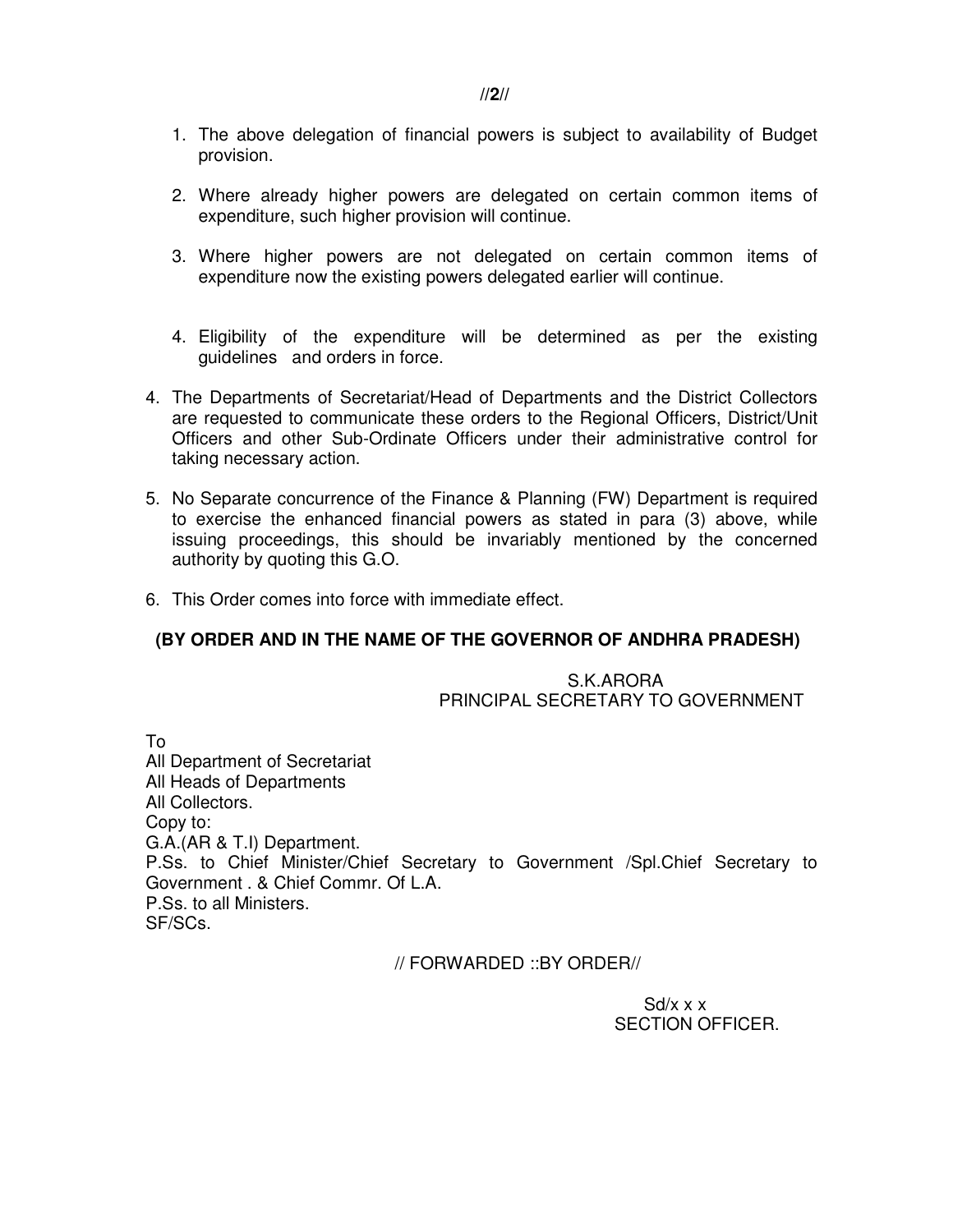| SI.<br>No.       | Item of<br><b>Expenditure</b>                                                                             | <b>Ceiling Limits for</b><br><b>Secretariat Depts / Heads</b><br>of Depts./ Dist.<br>Collectors.                                                                                                                                                            | <b>Ceiling limits for</b><br><b>Regional Officers</b>                                                                                                                                                                                                           | <b>Ceiling limit for</b><br><b>District (Other than</b><br><b>Collectors) Unit</b><br>Officers.                                                                                                                                                               |
|------------------|-----------------------------------------------------------------------------------------------------------|-------------------------------------------------------------------------------------------------------------------------------------------------------------------------------------------------------------------------------------------------------------|-----------------------------------------------------------------------------------------------------------------------------------------------------------------------------------------------------------------------------------------------------------------|---------------------------------------------------------------------------------------------------------------------------------------------------------------------------------------------------------------------------------------------------------------|
| 1.               | Maintenance of<br><b>Motor Vehicles</b><br>(a) Light<br><b>Vehicles</b>                                   | Full powers (Subject to<br>Guidelines vide<br>G.O.Ms.No.333.G.A(OP.II)<br>Dept. date.31/7/1997)                                                                                                                                                             | 20,000 per vehicle.                                                                                                                                                                                                                                             | 20,000 per vehicle.                                                                                                                                                                                                                                           |
|                  | (b) Heavy<br>vehicles.                                                                                    | -do-                                                                                                                                                                                                                                                        | 40,000 per vihicle                                                                                                                                                                                                                                              | 40,000 per vehicle                                                                                                                                                                                                                                            |
| 2.               | Purchase of<br>Stationary                                                                                 | <b>Full Powers</b>                                                                                                                                                                                                                                          | <b>Full Powers</b>                                                                                                                                                                                                                                              | Full Powers.                                                                                                                                                                                                                                                  |
| 3.               | Purchase of Steel<br>& Wooden<br>furniture:-<br>(a)Purchase of<br>Furniture<br>(b)Repairs to<br>Furniture | <b>Full Powers</b><br><b>Full Powers</b>                                                                                                                                                                                                                    | 50,000<br>5,000                                                                                                                                                                                                                                                 | 10,000<br>5,000                                                                                                                                                                                                                                               |
| $\overline{4}$ . | <b>Rent for Office</b><br><b>Building</b>                                                                 | Full Powers according to<br>Plinth area values and rent<br>assessment by R&B Dept.<br>(Subject to following the<br>instructions issued in<br>G.O.Ms.no.35 Fin & Plg.(<br>FW.EBS.PWD) dept. dt.<br>27/2/1997 read with Memo<br>No. 127/R & E/97, dt. 9.6.97) | Full powers according<br>to Plinth area values<br>and rent assessment<br>by R& B Dept. (Subject<br>to following the<br>instructions issued in<br>G.O.Ms.no.35 Fin &<br>Plg.(FW.EBS.PWD)<br>Dept.dt.27/2/1997 read<br>with Memo No. 127/R<br>& E/97, dt. 9.6.97) | Full powers according<br>to Plinth area values<br>and rent assessment<br>by R& b Dept. (Subject<br>to following the<br>instructions issued in<br>G.O.Ms.no.35 Fin &<br>Plg.(FW.EBS.PWD)<br>dept.dt.27/2/1997 read<br>with Memo No. 127/R<br>& E/97.dt.9.6.97) |
| 5.               | Purchase of Bulbs<br>& lamps.                                                                             | <b>Full Powers</b>                                                                                                                                                                                                                                          | 10,000                                                                                                                                                                                                                                                          |                                                                                                                                                                                                                                                               |
| 6.               | <b>Light Refreshments</b>                                                                                 | Rs.300/- at a time not<br>exceeding Rs.2000/- per<br>month.                                                                                                                                                                                                 | 200/- p.m                                                                                                                                                                                                                                                       | 200/- p.m.                                                                                                                                                                                                                                                    |
| 7.               | Repairs to Type<br>writers                                                                                | <b>Full Powers</b>                                                                                                                                                                                                                                          | <b>Full Powers</b>                                                                                                                                                                                                                                              | <b>Full Powers</b>                                                                                                                                                                                                                                            |
| 8.               | Condemnation of<br>Vehicles                                                                               | Full powers subject to<br>technical Scrutiny by Public<br>works Deptt. or Area<br>Transport Officer.                                                                                                                                                        | Full powers subject to<br>technical Scrutiny by<br>Public works Deptt. or<br>Area Transport Officer.                                                                                                                                                            | Full powers subject to<br>technical Scrutiny by<br>Public works Deptt. or<br>Area Transport Officer.                                                                                                                                                          |
| 9.               | Repairs to<br>Duplicators                                                                                 | Full powers                                                                                                                                                                                                                                                 | Full powers                                                                                                                                                                                                                                                     | Full powers                                                                                                                                                                                                                                                   |
| 10.              | Organization of<br>Sports and Games                                                                       | 50,000                                                                                                                                                                                                                                                      | 10,000                                                                                                                                                                                                                                                          | 10,000                                                                                                                                                                                                                                                        |

**Contd…P 2**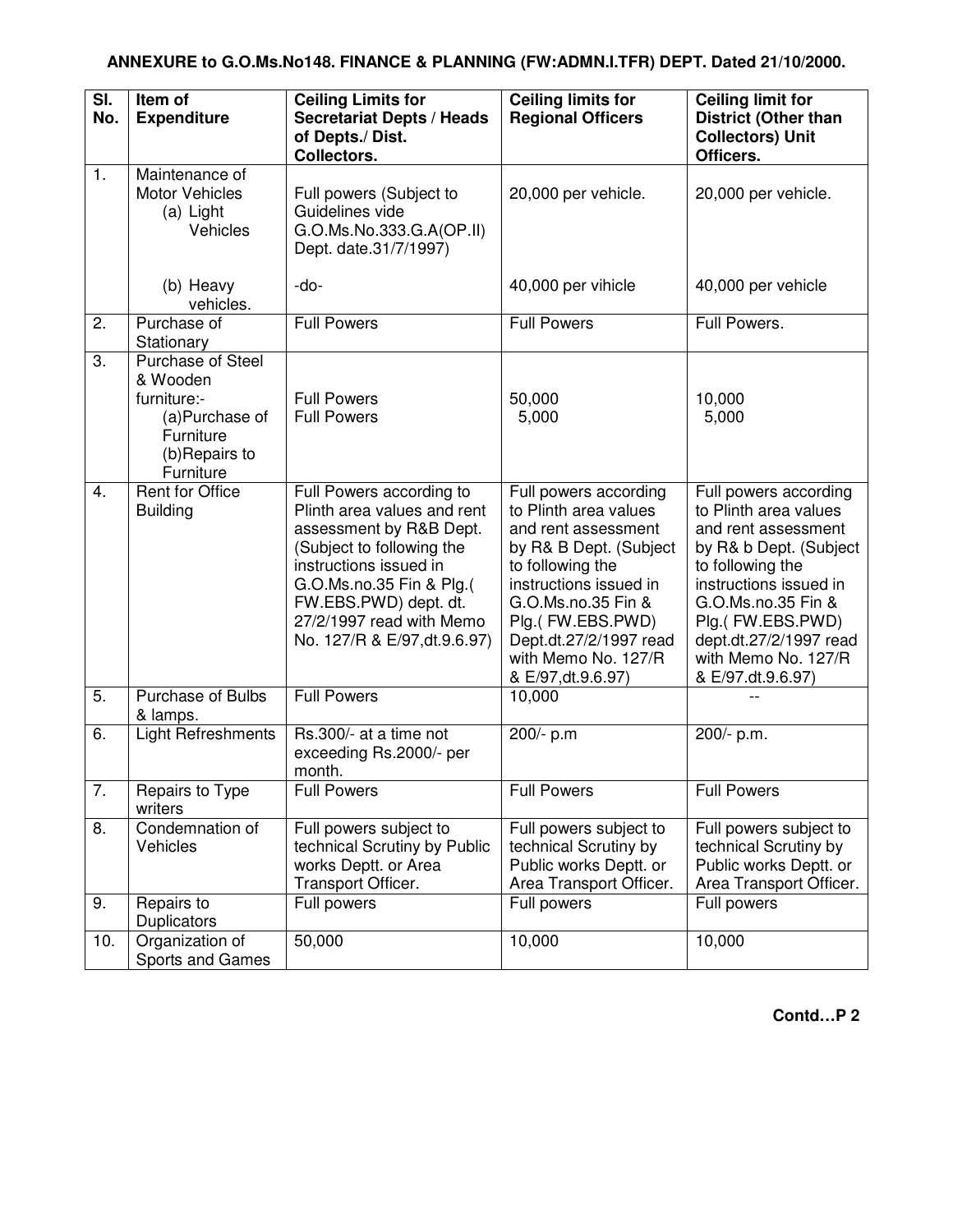| $\overline{\mathsf{SI}}$ . | <b>Item of Expenditure</b>                           | <b>Ceiling Limits for</b>  | <b>Ceiling limits for</b> | <b>Ceiling limits for</b>   |
|----------------------------|------------------------------------------------------|----------------------------|---------------------------|-----------------------------|
| No.                        |                                                      | <b>Secretariat Depts /</b> | <b>Regional Officers</b>  | <b>District (Other than</b> |
|                            |                                                      | <b>Heads of Depts./</b>    |                           | <b>Collectors) Unit</b>     |
|                            |                                                      | Dist.Collectors.           |                           | Officers.                   |
| 11                         | Electrical installations.                            | Full powers                | 5,000                     | 5,000                       |
|                            | (a) For additional                                   |                            |                           |                             |
|                            | improvements and<br>alterations to the               |                            |                           |                             |
|                            | existing electrical                                  |                            |                           |                             |
|                            | installations for                                    |                            |                           |                             |
|                            | each buildings and                                   |                            |                           |                             |
|                            | apartments in the                                    |                            |                           |                             |
|                            | compound.                                            |                            |                           |                             |
|                            | (b) Improvements,                                    | 1,00,000                   | 50,000                    | 50,000                      |
|                            | alterations and new                                  |                            |                           |                             |
|                            | installations to new                                 |                            |                           |                             |
|                            | buildings.                                           |                            |                           |                             |
| 12                         | Printing locally without<br>referring to Govt. Press | Full powers                | Full powers               | Full powers                 |
| 13                         | Visits of High personnel                             | Rs.5000/- on each          | No limit on occasion not  | No Limit on occasion        |
|                            |                                                      | occasion subject to a      | exceeding 5,000 p.a.      | not exceeding 5,000         |
|                            |                                                      | ceiling of Rs.50,000/-     |                           | p.a.                        |
| 14.                        | Purchase of Non-Govt.<br>publications relevant to    | Full powers                | 5,000                     | 5,000                       |
|                            | Law and Administrative                               |                            |                           |                             |
|                            | Management.                                          |                            |                           |                             |
| 15.                        | Crockery, Cutlery &                                  | 5,000                      | 1,000                     | 1,000                       |
|                            | Utensils (initial purchases)                         |                            |                           |                             |
| 16.                        | Printing and Binding                                 | Full powers                | Full powers               | Full powers                 |
| 17.                        | Purchase of wall clocks not                          | 1,000                      | 500                       | 500                         |
|                            | exceeding one piece for                              |                            |                           |                             |
|                            | each unit Office at a cost<br>not exceeding          |                            |                           |                             |
| 18.                        | Purchase of Fans                                     | <b>Full Powers</b>         | <b>Full Powers</b>        | <b>Full Powers</b>          |
| 19.                        | Write off of various kinds                           |                            |                           |                             |
|                            | (As amended in                                       | 5,00,000                   |                           |                             |
|                            | G.O.Ms/No.471 Fin(TM)                                |                            |                           |                             |
|                            | dept.dt.3.9.2001)                                    |                            |                           |                             |
| 20.                        | <b>Air Coolers</b>                                   | Full powers                |                           |                             |
| 21.                        | Drawal of amounts on<br>Abstract contingent bills    | 10,000                     |                           |                             |
| 22.                        | Photographic charges                                 |                            |                           | 1,000                       |
| 23.                        | Freight charges                                      | Full powers                | Full powers Subject to    | Full powers Subject         |
|                            |                                                      |                            | eligibility               | to eligibility.             |
| 24.                        | Apparatus, instruments<br>and Machinery              | Full powers                | Full powers               | Full powers                 |
| 25.                        | Purchase of stores                                   | Full powers                |                           |                             |
| 26.                        | Legal costs                                          | Full powers                | Full powers               | Full powers                 |
| 27.                        | <b>Expenditure on Exhibitions</b>                    | Full powers                |                           |                             |
|                            |                                                      |                            |                           |                             |

Contd…P.3